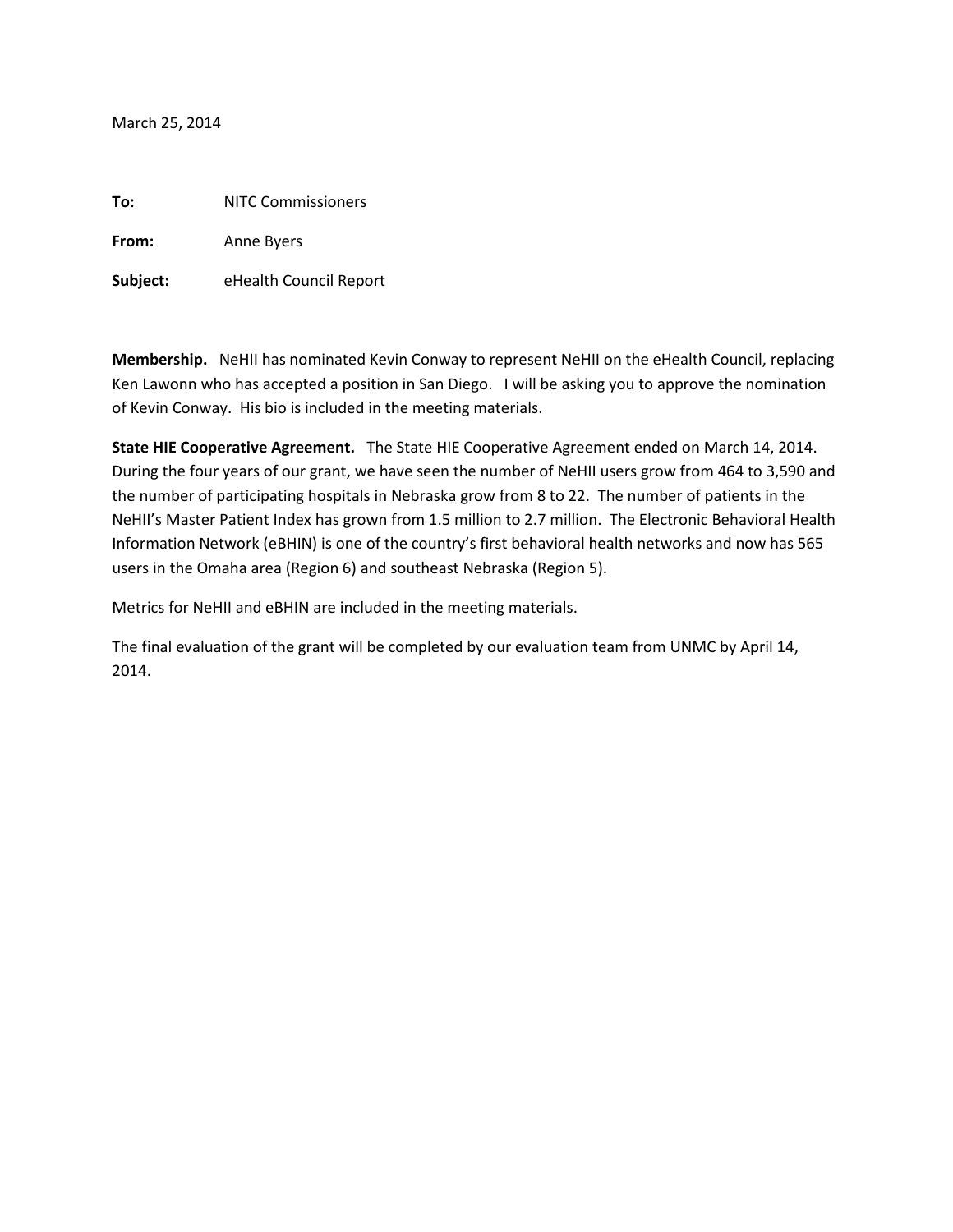## **Nebraska State HIE Cooperative Agreement 2010-2014**

| <b>NeHII</b>                                                 | <b>March</b><br>2010 | <b>March</b><br>2014 | %<br><b>Change</b> |
|--------------------------------------------------------------|----------------------|----------------------|--------------------|
| <b>Number of Clients</b>                                     |                      |                      |                    |
| Number of Clients in the Master Patient Index<br>$\bullet$   | 1,544,570            | 2,703,439            | 75%                |
| Total Patients That Have Opted Out<br>$\bullet$              | 27,032               | 69,020               | 155%               |
| Total Patients Opting Back In<br>$\bullet$                   | 2,092                | 4,372                | 109%               |
| <b>Provider Information</b>                                  |                      |                      |                    |
| <b>Total Number of Users</b><br>$\bullet$                    | 464                  | 3,590                | 674%               |
| <b>Hospital Information</b>                                  |                      |                      |                    |
| Number of Nebraska Hospitals Participating<br>$\bullet$      | 8                    | 22                   | 175%               |
| % of Nebraska Hospitals Participating<br>$\bullet$           | 8%                   | 23%                  | 188%               |
| Percent of Nebraska Hospital Beds Covered<br>$\bullet$       | 36%                  | 52%                  | 44%                |
| <b>Public Health Information</b>                             |                      |                      |                    |
| State Public Health Systems Connected to NeHII<br>$\bullet$  | $\mathbf 0$          | $1^1$                |                    |
| Local Health Departments Participating in NeHII<br>$\bullet$ | 0                    | $\overline{2}$       |                    |
| <b>Payers</b>                                                |                      |                      |                    |
| Number of Payers Participating<br>$\bullet$                  | $\mathbf{1}$         | $\overline{2}$       | 200%               |
| <b>Total Number of Results Sent to Exchange</b>              |                      |                      |                    |
| LAB<br>$\bullet$                                             | 6,633,699            | 38,411,495           | 479%               |
| <b>RAD</b><br>٠                                              | 1,838,874            | 7,399,077            | 302%               |
| Transcription                                                | 947,739              | 16,623,562           | 1654%              |

The 2012, NeHI implemented the immunization gateway.